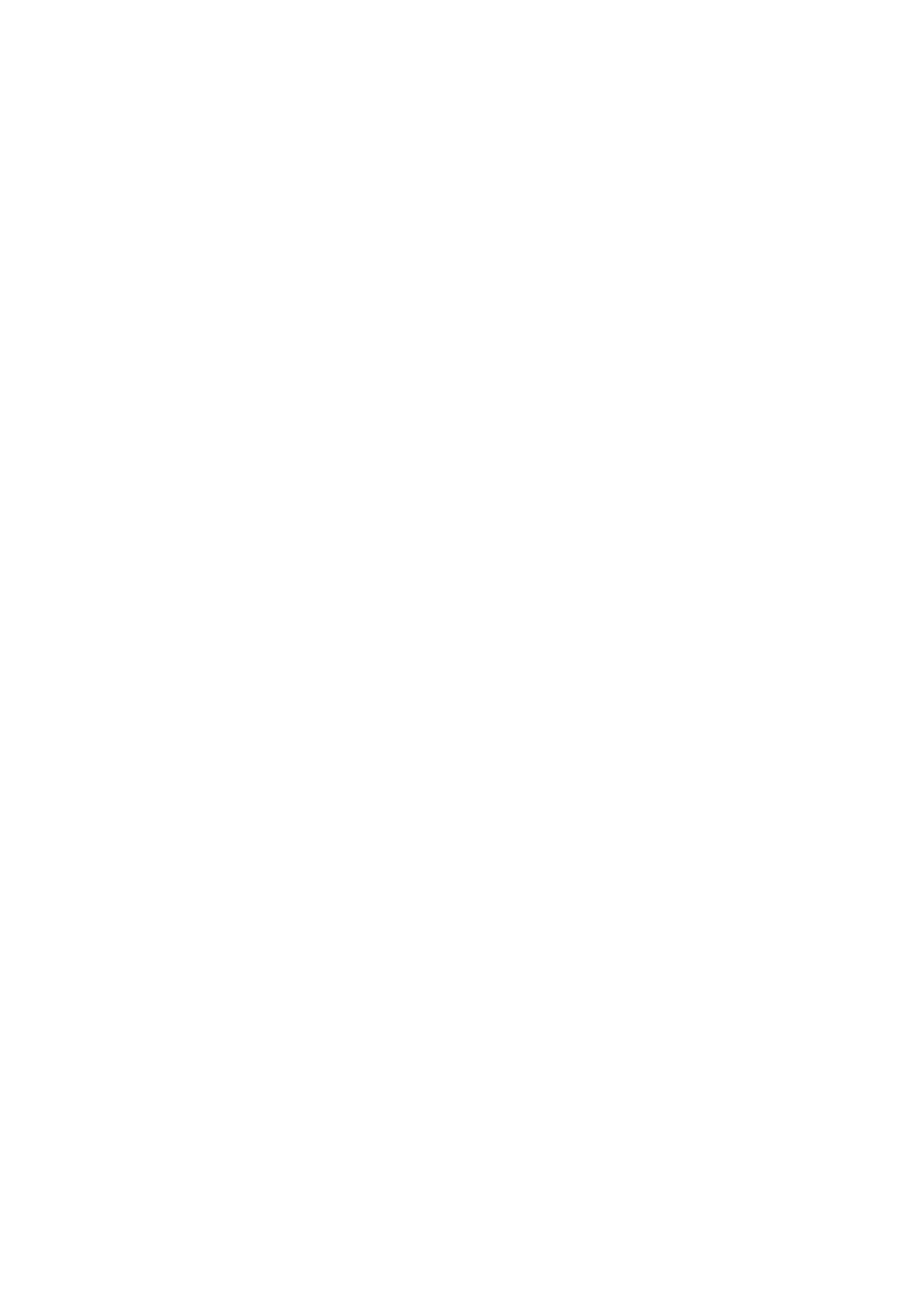#### **Contents**

If you require this document in an alternative format, such as large print, please email [is.skills@ed.ac.uk.](mailto:is.skills@ed.ac.uk)

Copyright © IS 2014

Permission is granted to any individual or institution to use, copy or redistribute this document whole or in part, so long as it is not sold for profit and provided that the above copyright notice and this permission notice appear in all copies.

Where any part of this document is included in another document, due acknowledgement is required.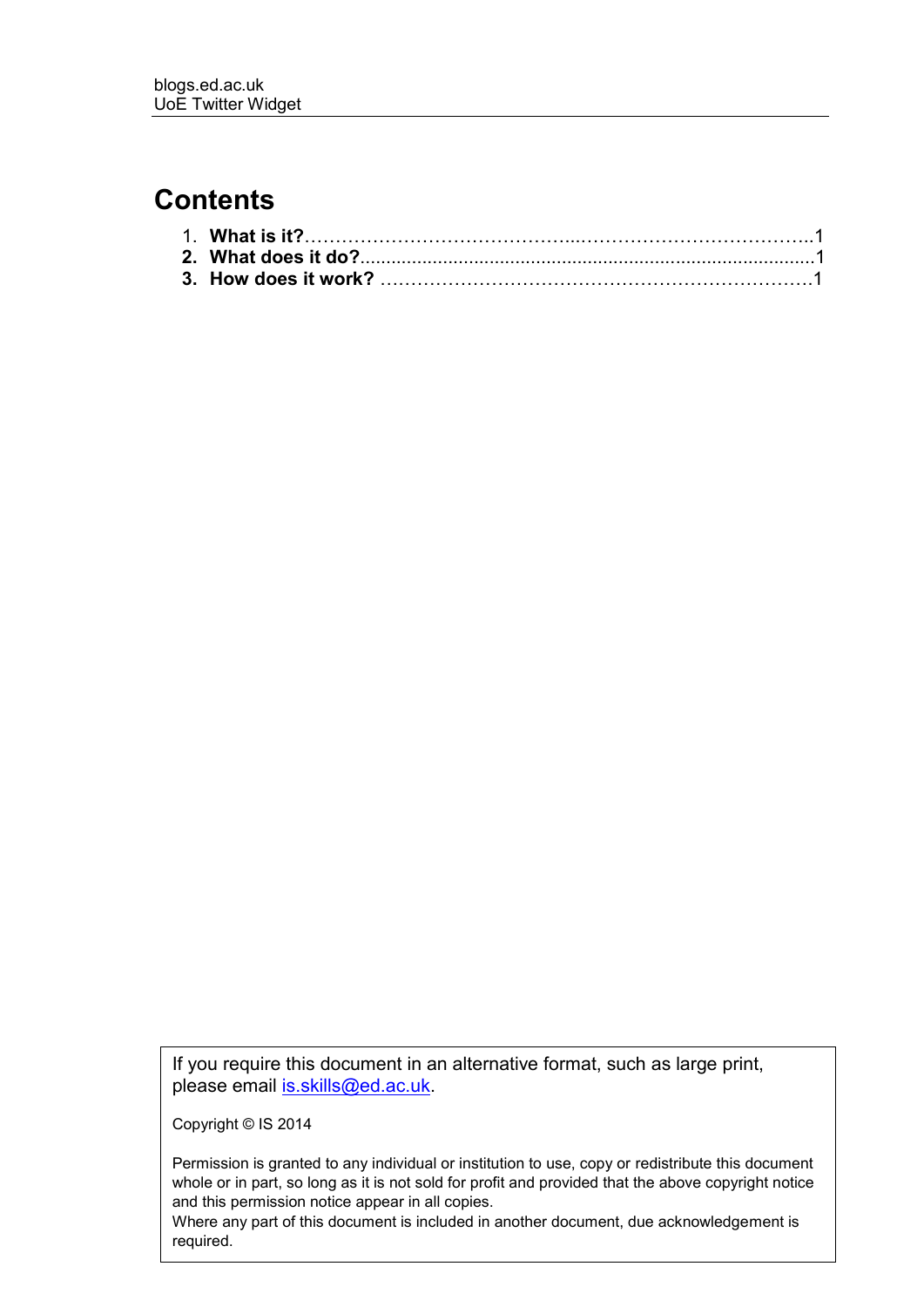#### **1. What is it?**

The UoE Twitter Widget is a custom feed that can be added when customizing your blog's appearance.

### **2. What does it do?**

The widget appears on your blog's sidebar or footer and offers live feed from your chosen UoE Twitter sources.

## **3. How does it work?**

To add this widget to your blog follow these simple instructions.

Go to **Appearance> Widgets**. Here you will see a list of available widgets. Click on **Twitter Feed.** 

| <b>Multisite Recent Posts</b>                                        | <b>Navigation Menu</b>                    |
|----------------------------------------------------------------------|-------------------------------------------|
| Recent posts from specific blogs<br>from your multisite network.     | Add a navigation menu to your<br>sidebar. |
| <b>OpenAttribute Widget</b>                                          | Pages                                     |
| Display a a license for your blog<br>post or entire site in a widget | A list of your site's Pages.              |
| <b>Recent Comments</b>                                               | <b>Recent Posts</b>                       |
| Your site's most recent comments.                                    | Your site's most recent Posts.            |
|                                                                      |                                           |
| <b>RSS</b>                                                           | <b>Tag Cloud</b>                          |
| Entries from any RSS or Atom feed.                                   | A cloud of your most used tags.           |
| Text                                                                 | <b>Twitter feed</b>                       |
| Arbitrary text.                                                      | Displays a cookie-free Twitter feed.      |
| Video                                                                |                                           |

1) Now, decide where you would like your widget to appear. In most cases, you will have the choice between sidebar or footers.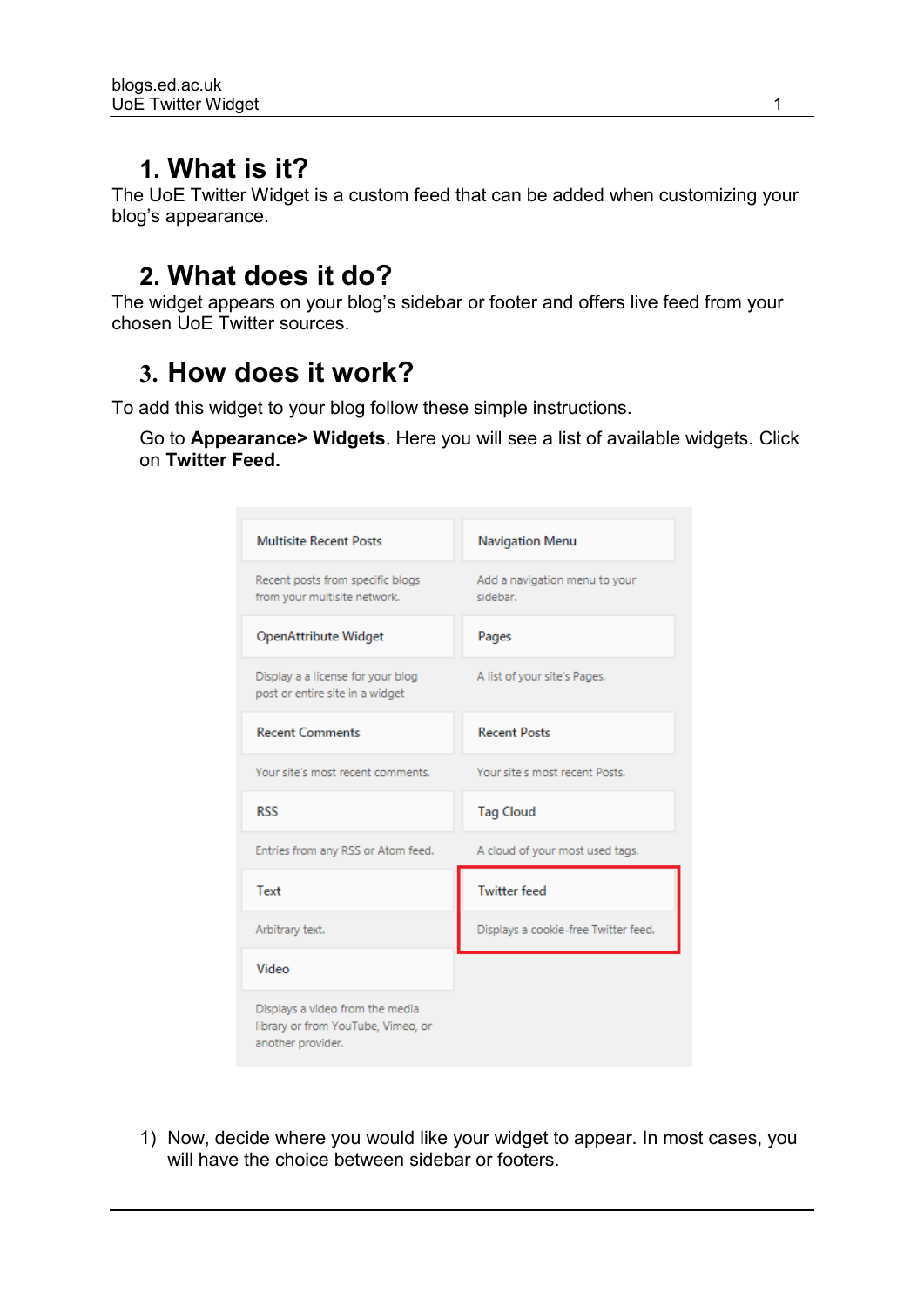| <b>Twitter feed</b>                  |  |  |
|--------------------------------------|--|--|
| Displays a cookie-free Twitter feed. |  |  |
| $\checkmark$ Sidebar                 |  |  |
| Footer left                          |  |  |
| Footer middle                        |  |  |
| Footer right                         |  |  |
| Cancel<br><b>Add Widget</b>          |  |  |

- 2) An option bar will appear to your right. Fill in the necessary features: enter a title for your feed, number of tweets to show and which search term you want your Twitter widget to feed from. You can find content from either a user (by typing @username) or from a theme (by typing #theme).
- 3) You can also modify text and hyperlink colour for additional personalisation.
- 4) When you are happy click on **Done**.
- 5) Remember to **Save** before leaving the page.

That's it! Your Twitter Feed Widget should be active. See below to get an idea of what it looks like.